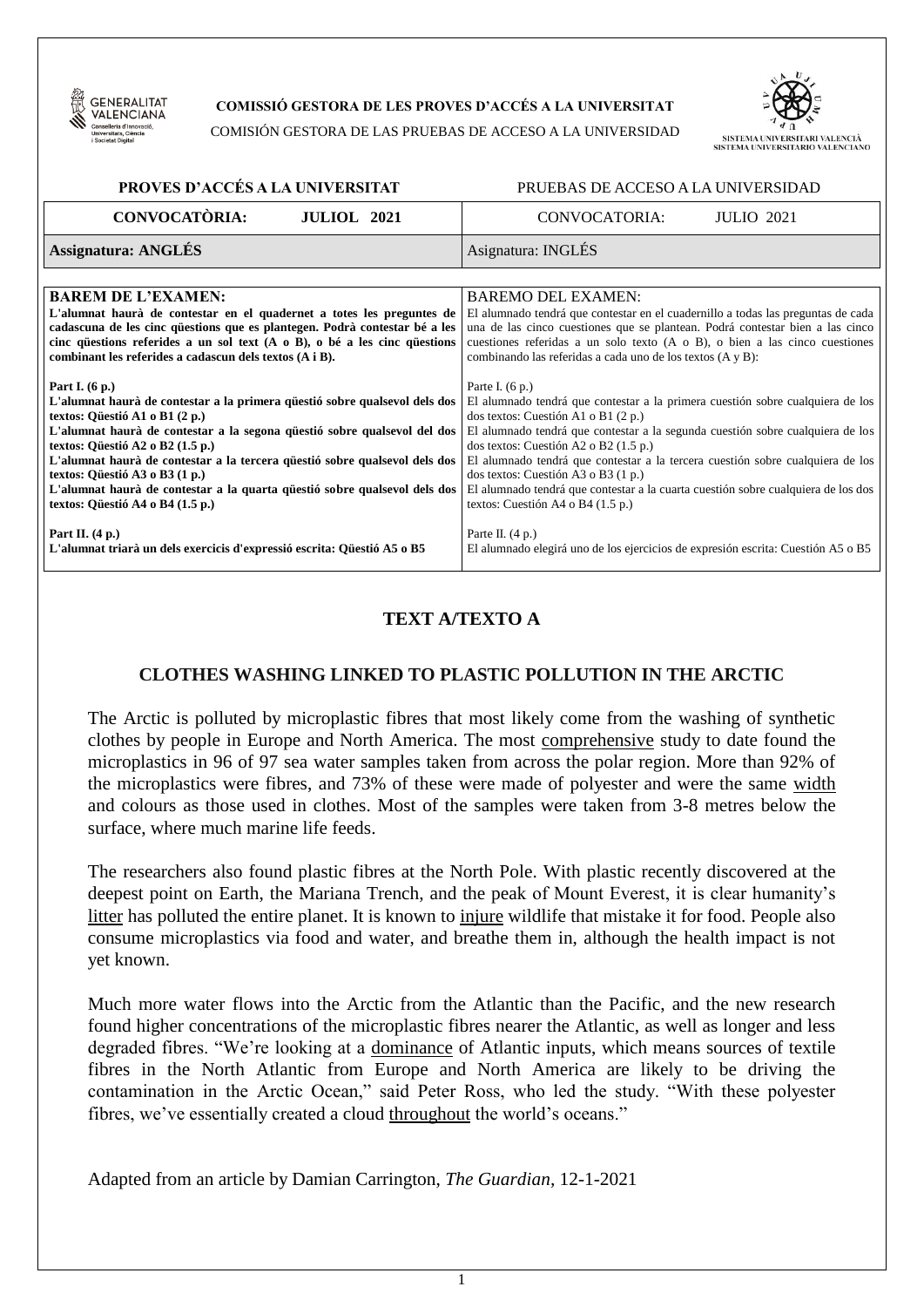# **Part I. Reading Comprehension**

# **A1. Answer the following questions using your own words but taking into account the information in the text. (2 points: 1 point each)**

- a. Why do researchers think most microplastics come from clothes?
- b. Do microplastics affect people's health?

# **A2. Are the following statements true (T) or false (F)? Identify the part of the text that supports your answer by copying the exact passage on the answer sheet. (1.5 points: 0.5 each)**

- a. Plastic debris can be found in the deepest and the highest places on the globe.
- b. The Atlantic contains fewer amounts of plastic fibres than the Pacific, although they are longer.
- c. North America is solely responsible for Arctic plastic fibre pollution.

# **A3. Find a synonym for each of the four words below from these six options. All words are underlined in the text (1 point: 0.25 each)**

| comprehensive                                        | width | <i>litter</i> | injure | dominance | throughout |
|------------------------------------------------------|-------|---------------|--------|-----------|------------|
| a. damage<br>b. complete<br>c. waste<br>d. thickness |       |               |        |           |            |

# **A4. Choose a, b, or c, in each question below. Only one choice is correct. (1.5 points: 0.5 each)**

- 1. In the polar region, most microplastics in sea water…
	- a) are found in marine life.
	- b) have the same width and colour.
	- c) are made of polyester.
- 2. Our health might be in danger because…
	- a) we have polluted the whole Earth.
	- b) of the samples taken below the surface.
	- c) of the width of fibres.
- 3. According to the new study, important amounts of microplastic fibres are driven towards…
	- a) Europe and North America.
	- b) the Arctic.
	- c) Europe, North America and the Arctic.

# **Part II. Composition (130 to 150 words approximately) (4 points)**

**A5.** How can we reduce microplastic pollution?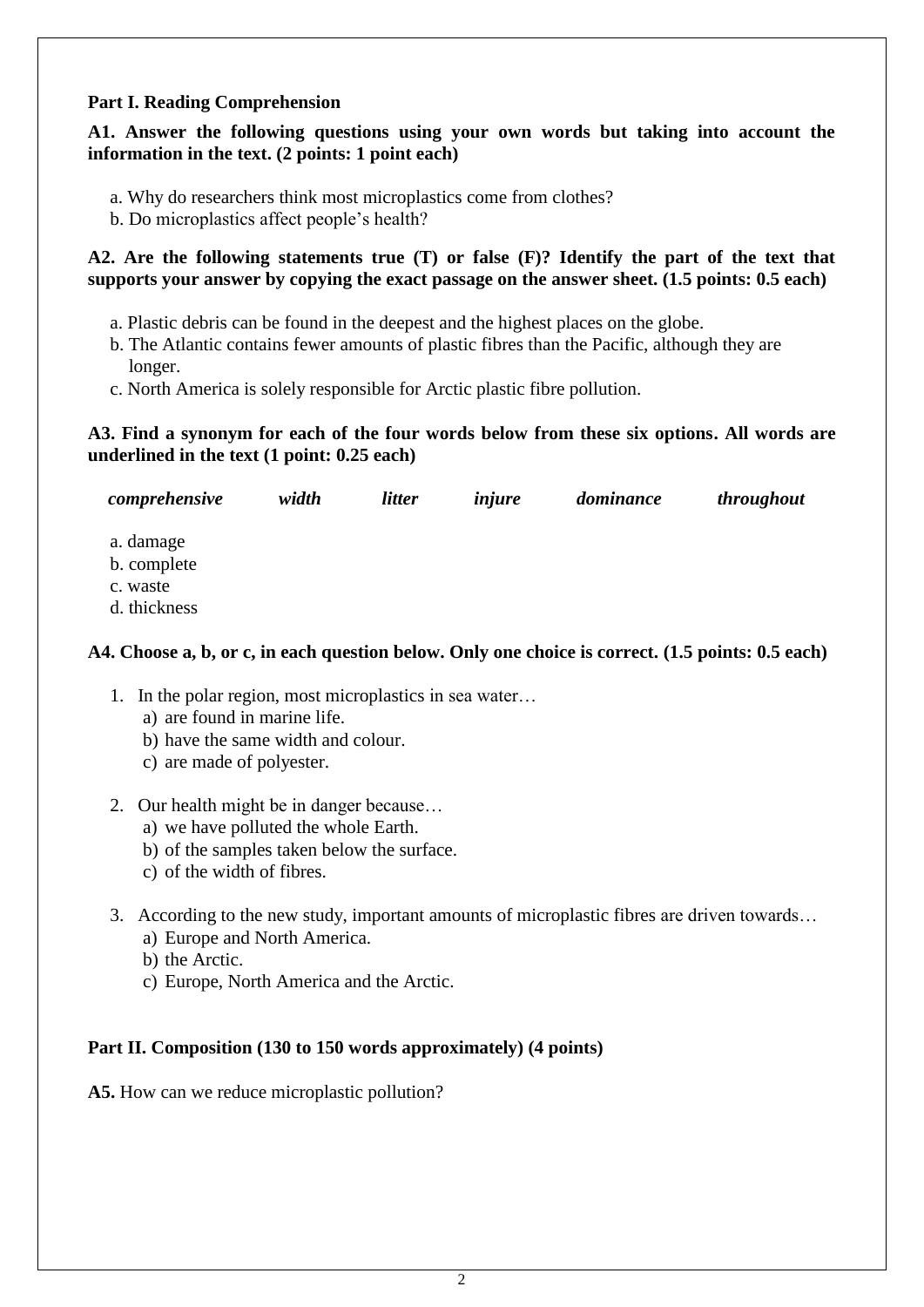

### **COMISSIÓ GESTORA DE LES PROVES D'ACCÉS A LA UNIVERSITAT**

COMISIÓN GESTORA DE LAS PRUEBAS DE ACCESO A LA UNIVERSIDAD



### **PROVES D'ACCÉS A LA UNIVERSITAT** PRUEBAS DE ACCESO A LA UNIVERSIDAD

| <b>CONVOCATÒRIA:</b> | <b>JULIOL</b> 2021 | CONVOCATORIA:      | <b>JULIO</b> 2021 |  |
|----------------------|--------------------|--------------------|-------------------|--|
| Assignatura: ANGLÉS  |                    | Asignatura: INGLÉS |                   |  |

| <b>BAREM DE L'EXAMEN:</b>                                                        | <b>BAREMO DEL EXAMEN:</b>                                                          |
|----------------------------------------------------------------------------------|------------------------------------------------------------------------------------|
| L'alumnat haurà de contestar en el quadernet a totes les preguntes de            | El alumnado tendrá que contestar en el cuadernillo a todas las preguntas de cada   |
| cadascuna de les cinc questions que es plantegen. Podrà contestar bé a les       | una de las cinco cuestiones que se plantean. Podrá contestar bien a las cinco      |
| cinc questions referides a un sol text $(A \circ B)$ , o bé a les cinc questions | cuestiones referidas a un solo texto $(A \circ B)$ , o bien a las cinco cuestiones |
| combinant les referides a cadascun dels textos (A i B).                          | combinando las referidas a cada uno de los textos (A y B):                         |
|                                                                                  |                                                                                    |
| Part I. $(6 p.)$                                                                 | Parte I. $(6 p.)$                                                                  |
| L'alumnat haurà de contestar a la primera questió sobre qualsevol dels           | El alumnado tendrá que contestar a la primera cuestión sobre cualquiera de los     |
| dos textos: Qüestió A1 o B1 (2 p.)                                               | dos textos: Cuestión A1 o B1 (2 p.)                                                |
| L'alumnat haurà de contestar a la segona questió sobre qualsevol del dos         | El alumnado tendrá que contestar a la segunda cuestión sobre cualquiera de los     |
| textos: Qüestió A2 o B2 (1.5 p.)                                                 | dos textos: Cuestión A2 o B2 $(1.5 p.)$                                            |
|                                                                                  | El alumnado tendrá que contestar a la tercera cuestión sobre cualquiera de los     |
| L'alumnat haurà de contestar a la tercera questió sobre qualsevol dels dos       |                                                                                    |
| textos: Qüestió A3 o B3 (1 p.)                                                   | dos textos: Cuestión A3 o B3 (1 p.)                                                |
| L'alumnat haurà de contestar a la quarta questió sobre qualsevol dels dos        | El alumnado tendrá que contestar a la cuarta cuestión sobre cualquiera de los dos  |
| textos: Qüestió A4 o B4 (1.5 p.)                                                 | textos: Cuestión A4 o B4 (1.5 p.)                                                  |
|                                                                                  |                                                                                    |
| Part II. $(4 p.)$                                                                | Parte II. $(4 p.)$                                                                 |
| L'alumnat triarà un dels exercicis d'expressió escrita: Qüestió A5 o B5          | El alumnado elegirá uno de los ejercicios de expresión escrita: Cuestión A5 o B5   |
|                                                                                  |                                                                                    |

# **TEXT B/TEXTO B**

# **DO WE HAVE TO AGE?**

When the biologist Andrew Steele tells people that we might one day cure ageing as if it were any other disease, they are often skeptical. He understands the reaction: ageing is an inescapable fact of life – we're born and we grow old. However, "anti-ageing medicine would identify the causes of dysfunction as we get older, then slow their progression or reverse them entirely," Steele reports.

The hope isn't that we live longer for the sake of it, it is that we live longer in good health. Humans have searched for a cure for ageing for thousands of years. In the past, countless people made lengthy, futile quests for life-extending elixirs. Lately, research has accelerated. A 2018 study extended the life expectancy of mice by 10%, though it comes with side-effects, including the loss of hair. Last year, scientists transplanted cells from young mice into elderly ones, adding three months to their lives, which in equivalent human terms could be worth more than a decade.

To Steele this is all thrilling, although it is the fact that human trials have begun that excites him most. A recent study found that a combination of hormones and drugs helps rejuvenate some organs, which degenerate rapidly with age. "Research foreshadows a future where ageing will be treated," Steele says, "We are likely to have a drug that treats ageing in the next 10 years." Steele isn't talking about immortality, but science which will make lifespans longer than what we currently consider normal.

Adapted from an article by Alex Moshakis, *The Observer*, 3-1-2021